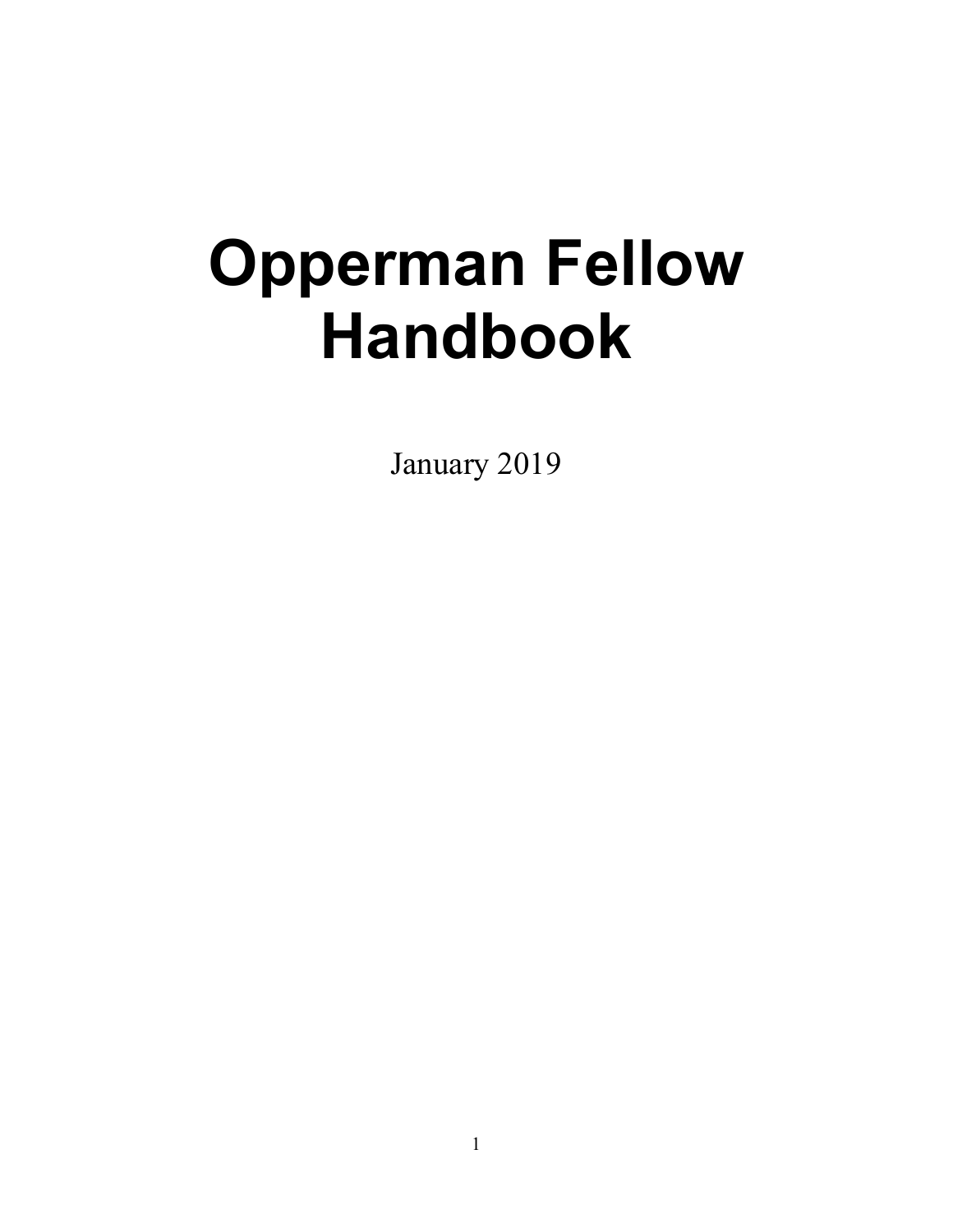### **Table of Contents**

- **1. Opperman Fellow Contact Information**
- **2. Opperman Fellow Scholarship Objectives**
- **3. Application Qualifications**
- **4. Advising for the Opperman Fellow a. with graduate advisor b. with faculty mentor**
- **5. General Expectations for the Opperman Fellow**
	- **a. coursework & g.p.a.**
	- **b. the thesis**
	- **c. participation in professional conferences**
	- **d. leadership in the department**
- **6. Duties and Expectations for Graduate Assistantship in History**
- **7. First Year Performance Evaluation**
- **8. Projected timeline for completion of M.A. program in History for the Opperman Fellow**
- **9. Applying for the Thesis track of the M.A. in History program**
- **10. Applying for funding for Thesis Research**
- **11. Applying for funding for Summer Support & Writing of Prospectus**
- **12. Applying for Ph.D. programs in History**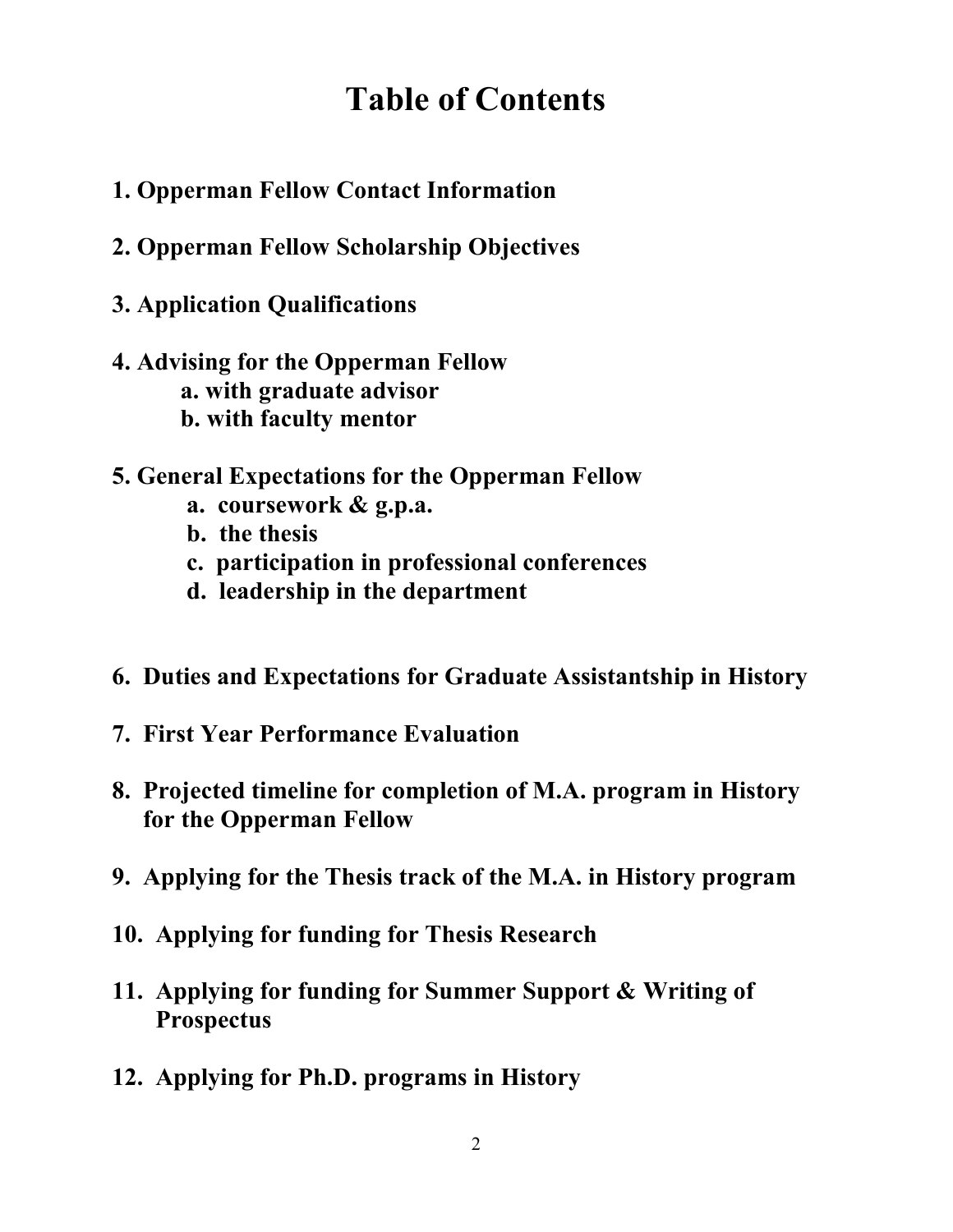**This handbook is for students who have been awarded the Opperman Fellow Scholarship. Careful reading of this handbook will familiarize you with the requirements associated with the Opperman Fellow Scholarship, and will provide forms and other helpful resources. This guide is a supplement to, and not a substitute for the Graduate Student in History Handbook, the University Graduate Catalogue, and the University Student Handbook.**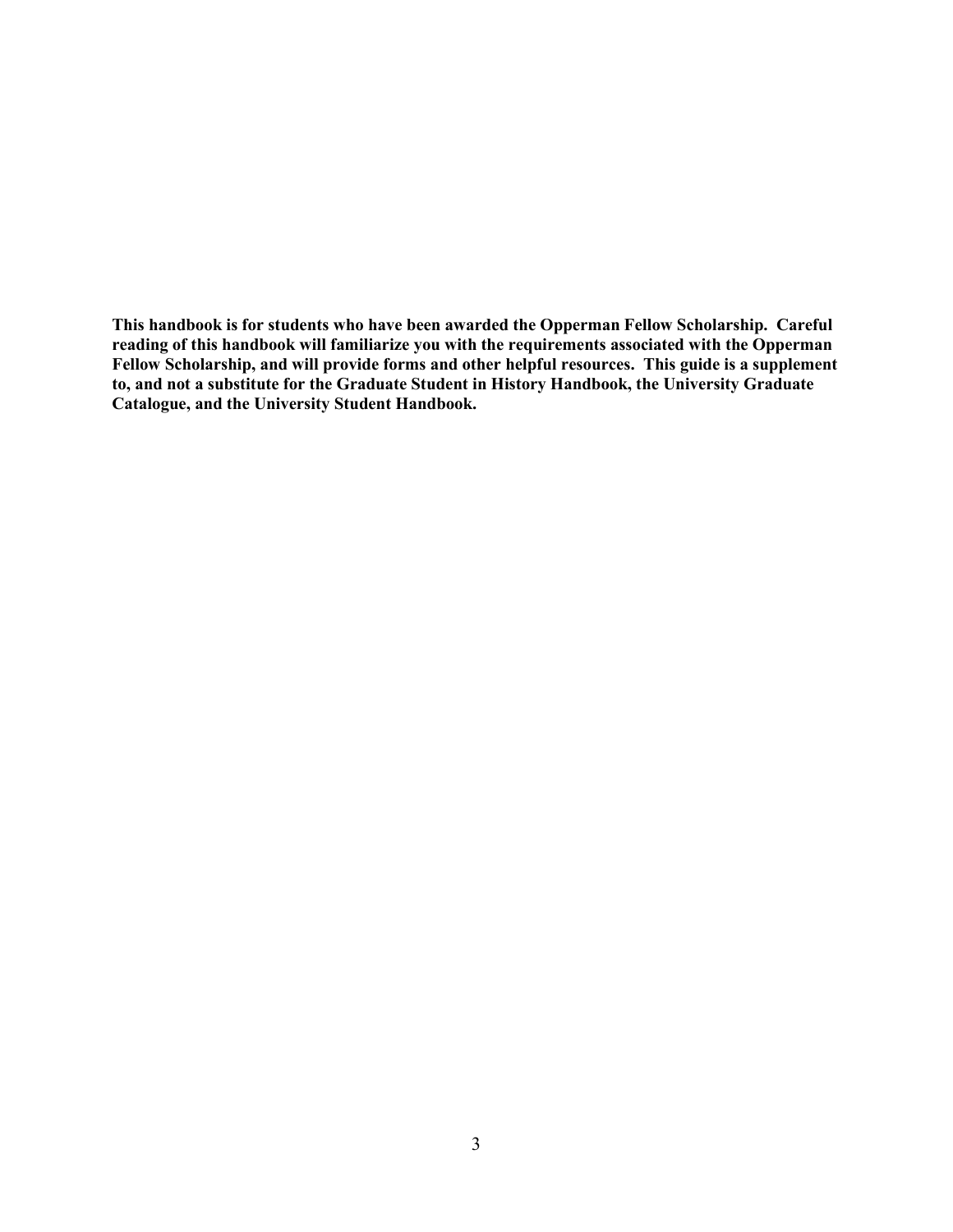# **1. Opperman Fellow Contact Information:**

EMU History Department of History and Philosophy 701 Pray Harrold Ypsilanti, Michigan 48197 Phone: 734.487.1018 **[EMU History Website](https://www.emich.edu/historyphilosophy/history/index.php)**

James Egge Department Head 701 Pray-Harrold 734.487.1018 **[jegge@emich.edu](mailto:jegge@emich.edu)**

Ronald Delph Graduate Advisor in History 701-R Pray-Harrold 734.487.0905 **[rdelph@emich.edu](mailto:rdelph@emich.edu)**

#### Rachelle Marshall

Senior Secretary 701-D Pray Harrold 734.487.3835 **[Rmarsh8@emich.edu](mailto:Rmarsh8@emich.edu)**

Faculty Mentor Name:\_\_\_\_\_\_\_\_\_\_\_\_\_\_\_\_\_\_ Office:\_\_\_\_\_\_\_\_\_\_\_\_\_\_\_\_\_\_ Email:\_\_\_\_\_\_\_\_\_\_\_\_\_\_\_\_\_\_ Phone:\_\_\_\_\_\_\_\_\_\_\_\_\_\_\_\_\_\_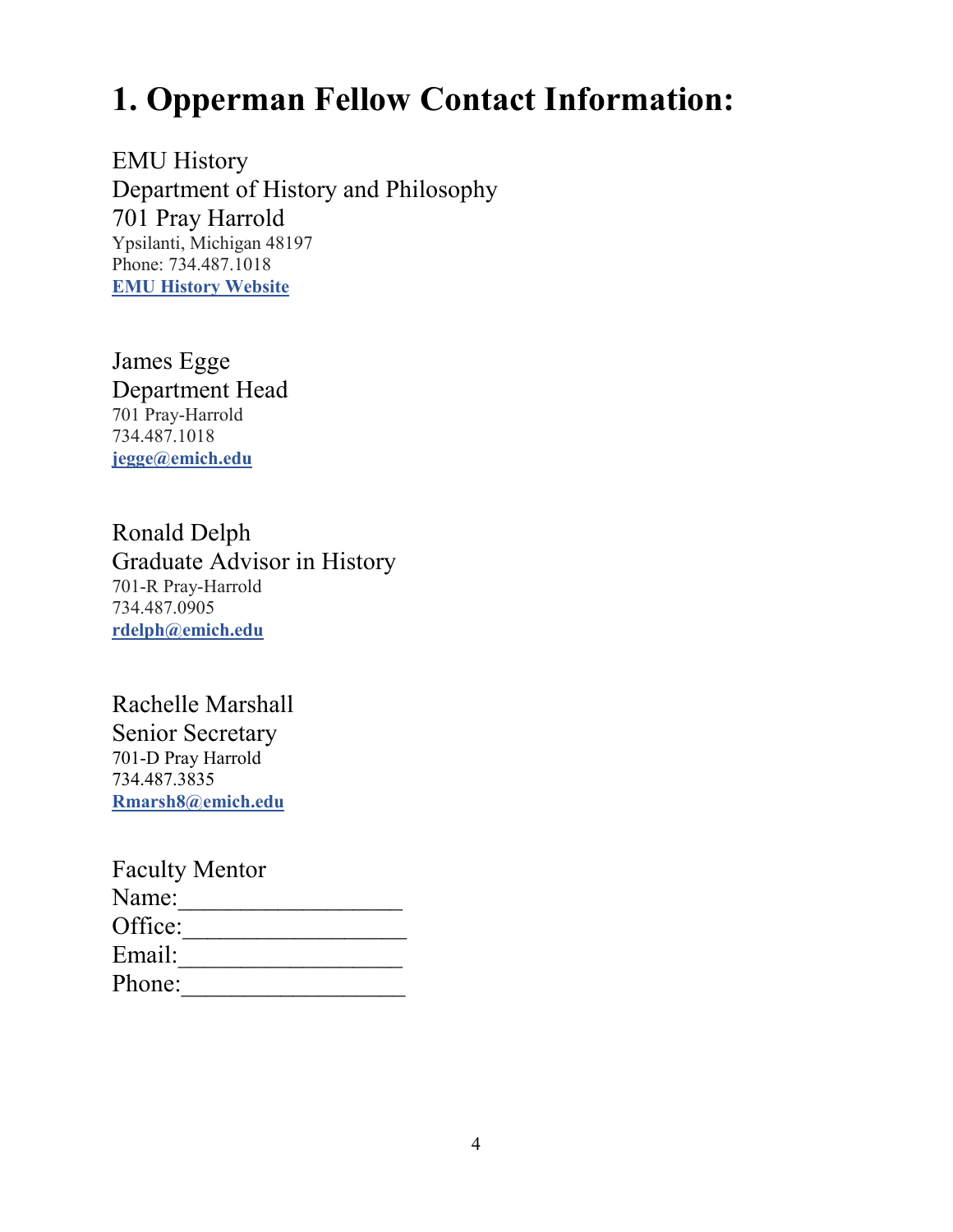# **2. Opperman Fellow Scholarship Objectives**

The Opperman Fellow Scholarship was established with the goal of providing generous financial and academic support for highly qualified graduate students who are pursuing the M.A. degree in History at Eastern Michigan University, and who want to pursue the Ph.D. in History once they have completed their graduate studies with us. The academic track that the Opperman Fellow will follow is designed to facilitate the completion of the M.A. degree in History within two years, while giving the Fellow numerous opportunities to develop professionally as an historian. In addition to providing the Fellow with a generous stipend and paying for thirty hours of graduate tuition, the scholarship also includes a stipend for travel to professional conferences, money to fund a research trip to archives and libraries, and summer support to help students devote themselves to their scholarly research and writing.

From the first semester the Fellow is in the program, he or she will be paired with a faculty mentor who is a specialist in or who has expertise in the field of historical study in which the fellow is concentrating. The faculty mentor will provide guidance and advise the fellow in his or her academic preparation and choice of research topic for the thesis, and will serve as the chair of the Fellow's thesis committee. The faculty mentor will also provide support in helping the Fellow in selecting and applying to Ph.D. programs as well.

The combination of financial and academic support is designed to ensure that the Opperman Fellow has the resources and training and support that he or she needs to succeed with distinction in the M.A. program in History at Eastern Michigan University.

## **3. Application Qualifications**

To be eligible for the Opperman Fellow Scholarship, the applicant must meet the following criteria:

- Be admitted into the M.A. in History Program at Eastern Michigan University
- Have an undergraduate g.p.a. of 3.5 or above

Along with the application form, the applicant must also submit

- two letters of recommendation from faculty who know the applicant's work
- an essay outlining the student's scholarly area of interest and how the M.A. in History would help further the career plans of the student. This statement should be no more than two pages, double spaced
- a writing sample
- a current copy of the applicant's transcript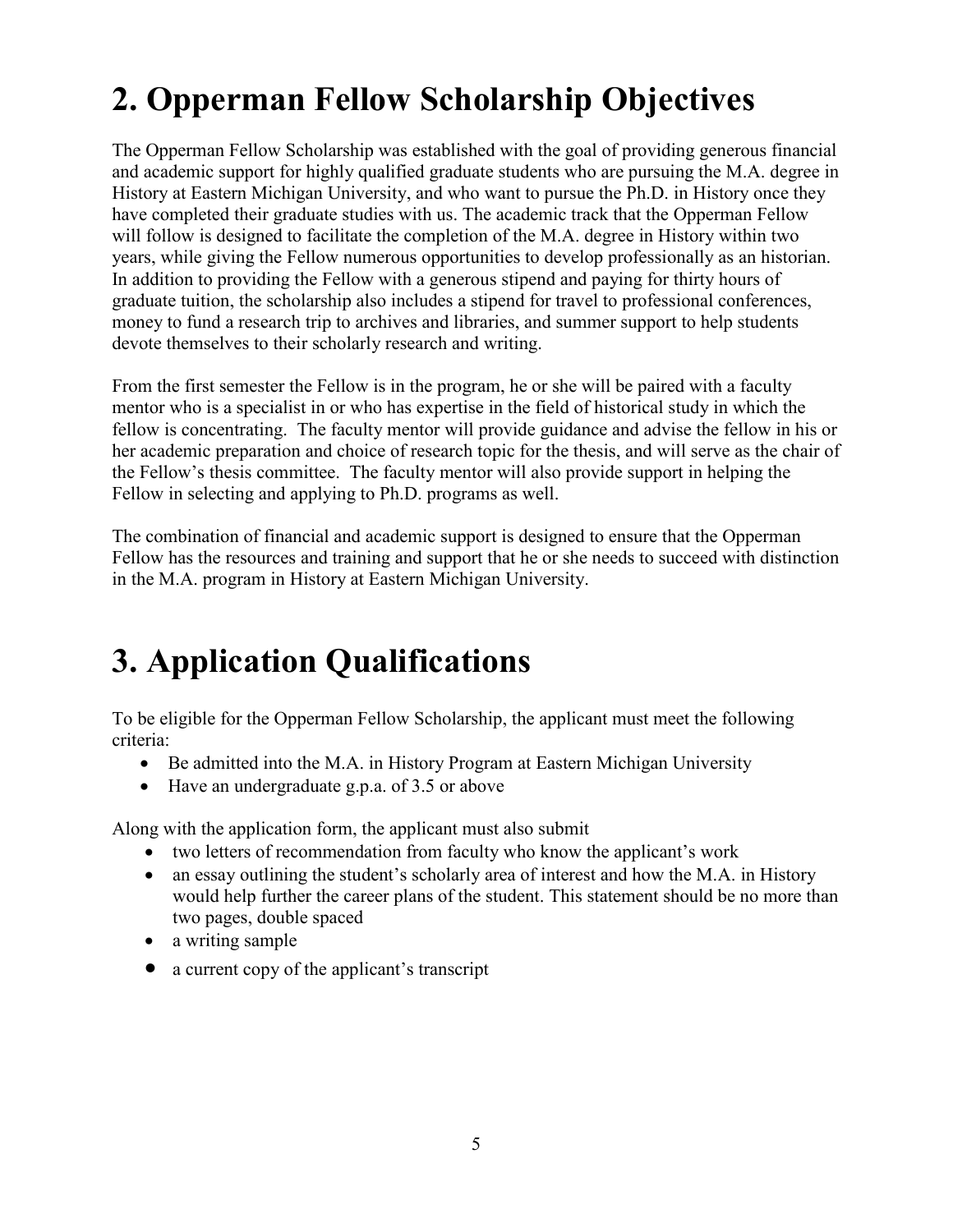### **4. Advising for the Opperman Fellow**

#### **a. Advising with the Graduate Advisor**

Incoming Opperman Fellows must arrange an initial **orientation advising session** with the graduate advisor to plan their program of study in detail. Contact information for the Graduate Advisor is:

Prof. Ronald Delph 701r Pray Harrold Department of History and Philosophy **[rdelph@emich.edu](mailto:rdelph@emich.edu)** 734.487.0905

During this initial advising session, the graduate advisor will go over the M.A. program in History requirements and expectations with the student. The graduate advisor will also work with the student to establish his or her two areas of concentration, and select courses for the upcoming semester. At this meeting the Graduate Advisor will review the requirements and expectations for the Opperman Fellow Scholarship, and will lay out the proposed plan of coursework, research and thesis writing that will allow the Fellow to graduate within two years. During this meeting the Graduate Advisor will also help to identify the faculty member who will serve as the Fellow's faculty mentor while he/she is in the program.

After this initial advising session the Fellow must meet with the Graduate Advisor each semester before enrolling for classes, in order to make sure that he/she is on track to complete the requirements for the M.A. in History degree in a timely fashion.

Opperman Fellows should confer with the graduate advisor toward the end of their second semester in the program to begin discussing the application process for admission into the thesis track of the M.A. in History program.

#### **b. Advising with the Faculty Mentor**

Beginning in the first semester the Opperman Fellow is in the program, he or she will be paired with a faculty member who will mentor and work closely with the Fellow during his or her time in the program. The Fellow should consult frequently with his or her mentor regarding opportunities for professional development, coursework, and identifying an area of research upon which to focus the thesis. The faculty mentor will serve as the chair of the Fellow's thesis committee, and will work closely with the Fellow in putting together the thesis committee, and in preparing the thesis prospectus, which must be submitted when applying to the thesis track of the M.A. in History program. The Faculty mentor will also serve as the Fellow's advisor as he or she begins to apply to Ph.D. programs in History as well. Opperman Fellows are encouraged to consult on a regular basis with their faculty mentors, in order to take full advantage of their academic and professional expertise.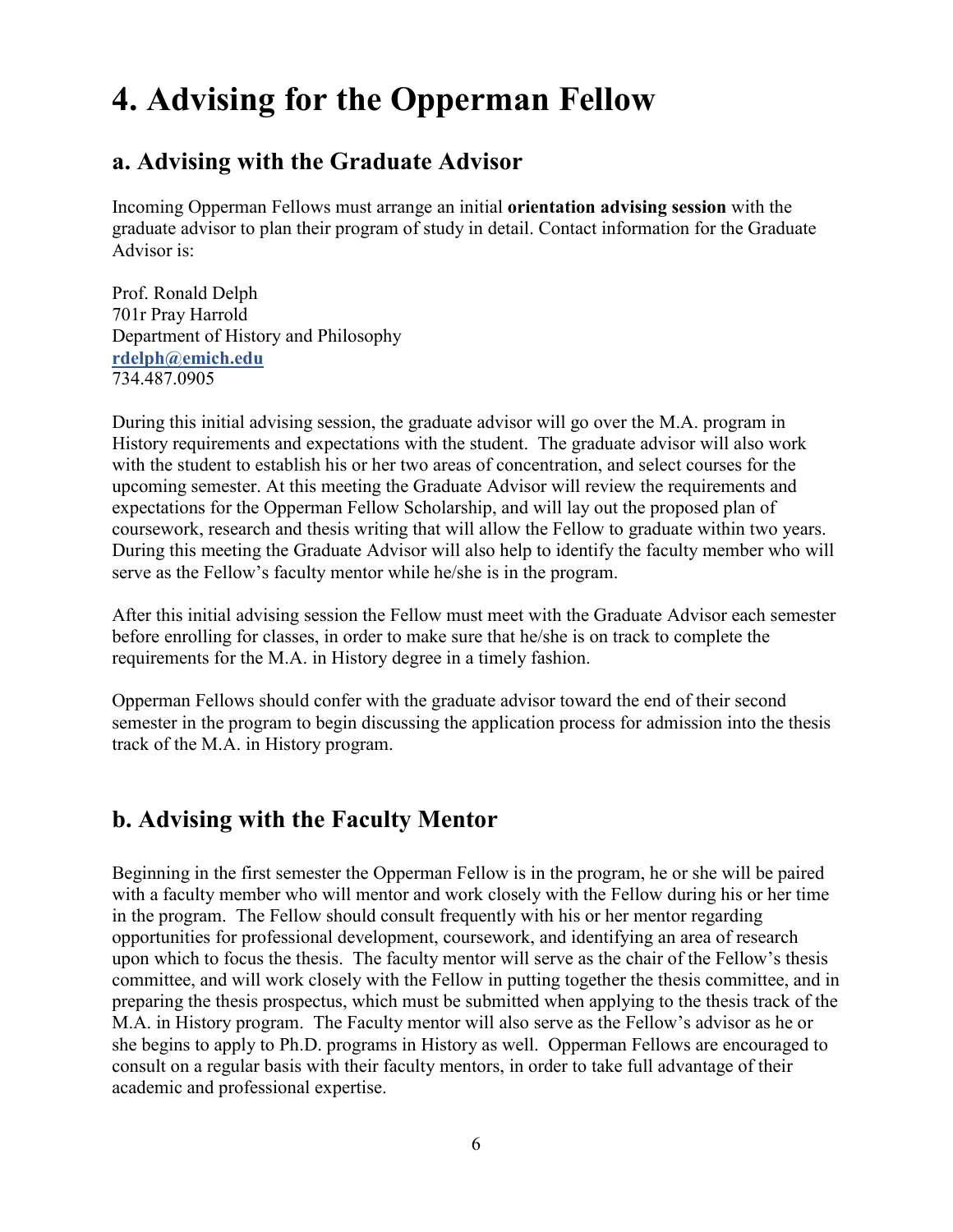### **5. Expectations for the Opperman Fellow**

### **a. Coursework & g.p.a.**

Typically an Opperman Fellow will take 9 credit hrs. of coursework in the fall and winter terms of his or her first year in the program, and 6 credit hrs. of coursework and thesis hours in the fall and winter terms of his or her second year in the program. Opperman fellows are required to maintain a g.p.a. of 3.5 in their coursework. Failure to do this may result in the loss of the scholarship.

#### **b. The Thesis**

As part of their academic and professional training, students awarded the Opperman Fellow Scholarship are expected to write a thesis as the culminating project for the M.A. degree in History. Students are expected to make extensive use of primary sources in their research and writing of the thesis, and to produce a work based upon original research. Chapters from the thesis can be used when applying to Ph.D. programs, as evidence of the Fellow's academic and intellectual abilities and training as an historian.

### **c. Participation in professional conferences**

As part of his or her professional development while in the program, the Fellow is expected to attend at least one professional conference, where ideally he or she will present a paper. In addition to conferences within the Fellow's chosen area of concentration, he or she is also encouraged to consider presenting their work at local conferences, such as Eastern's Graduate Fair, or the annual Phi Alpha Theta conference at the University of Toledo, or the Graduate History conference at Central Michigan University. Participation in these conferences is an ideal way for the fellow to make contacts among historians and students working in the profession, and in their own field of study. The Opperman Fellow Scholarship carries with it a \$1000.00 stipend to help pay the Fellow's expenses to attend a conference. If expenses for attending a conference exceed the \$1000.00 stipend, the Fellow should ask his or her mentor about further sources of available funding.

### **d. Leadership in the department**

While in the program the Fellow should take advantage of the opportunities to develop his or her leadership skills by participating in the various student groups in History. Eastern's chapter of Phi Alpha Theta is very active, and traditionally Fellows have held leadership positions in this organization and participated in its meetings and activities. The History Graduate Writing Workshop provides a venue for Fellows to share their written work with other graduate students, and to receive useful feedback on their thesis chapters or seminar papers. Fellows are strongly encouraged to participate in this graduate organization as well.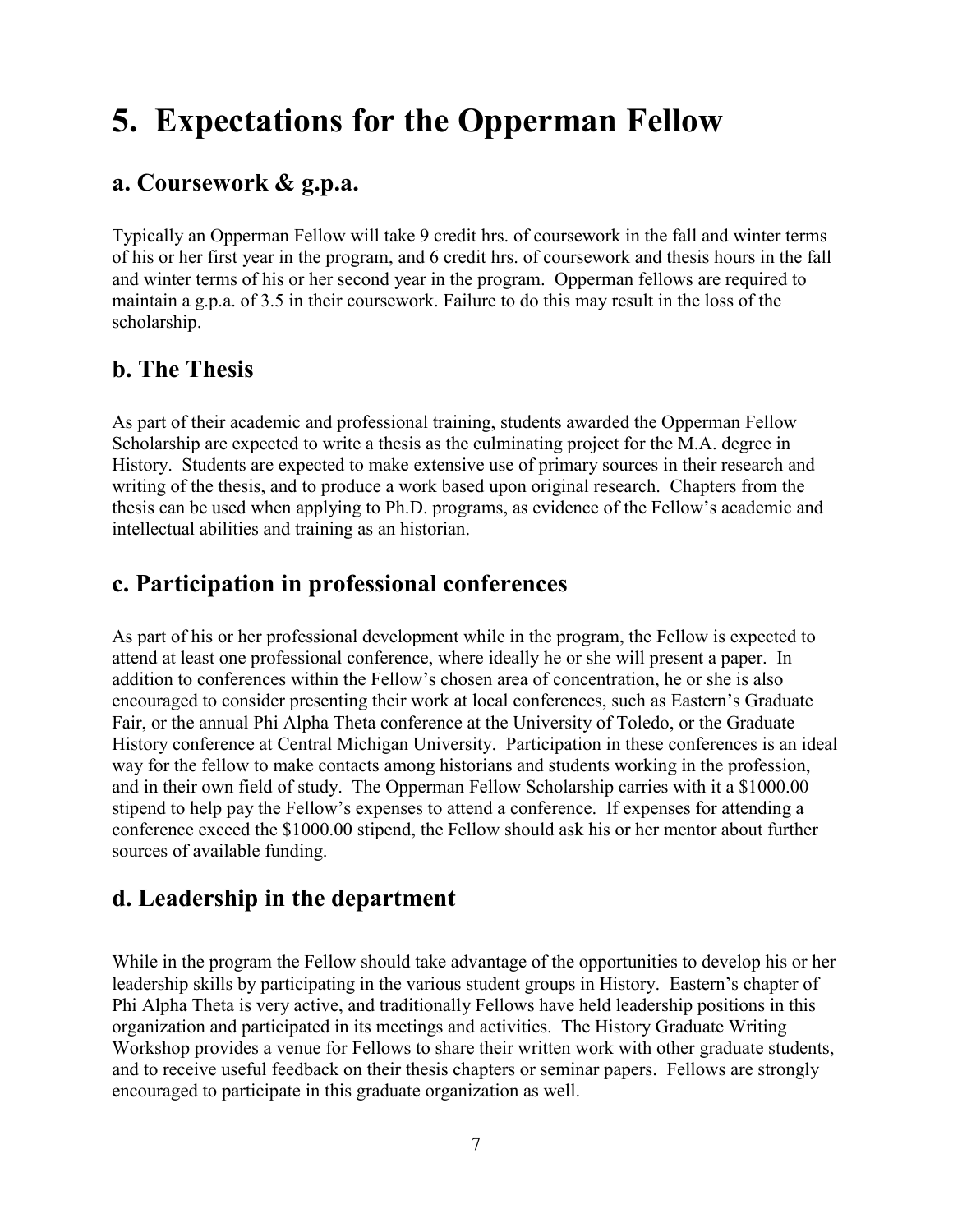### **6. Duties and Expectations for Graduate Assistantship in History**

As part of the Opperman Scholarship, the Fellow will be awarded a graduate assistantship for the two years that they are in the program. The first year the student holds a graduate assistantship, he or she will be obligated to perform 20 hrs. of work per week for the History Section. In the second year of the program, the Fellow will be obligated to perform 10 hrs. of work per week for the History Section. Fellows working as graduate assistants may be assigned to help faculty members in the classroom, or be assigned to help a faculty member on a scholarly research project. Fellows may be assigned other duties as well at the discretion of the Graduate Committee, such as helping to edit the History Section Newsletter, or to do undergraduate advising.

### **7. First Year Performance Evaluation**

At the end of the Fellow's first year in the program, he or she will undergo a performance evaluation. This evaluation will be based upon feedback from faculty with whom the Fellow has worked as a graduate assistant, and upon the student's performance in the classroom. The Fellow is expected to discharge his or her duties as a graduate assistant in a profession manner. The Fellow is also expected to perform at a high level in the classroom, and maintain a 3.5 g.p.a. Failure to meet this criteria may result in the student not receiving the Opperman Fellow Scholarship again in the second year of the program.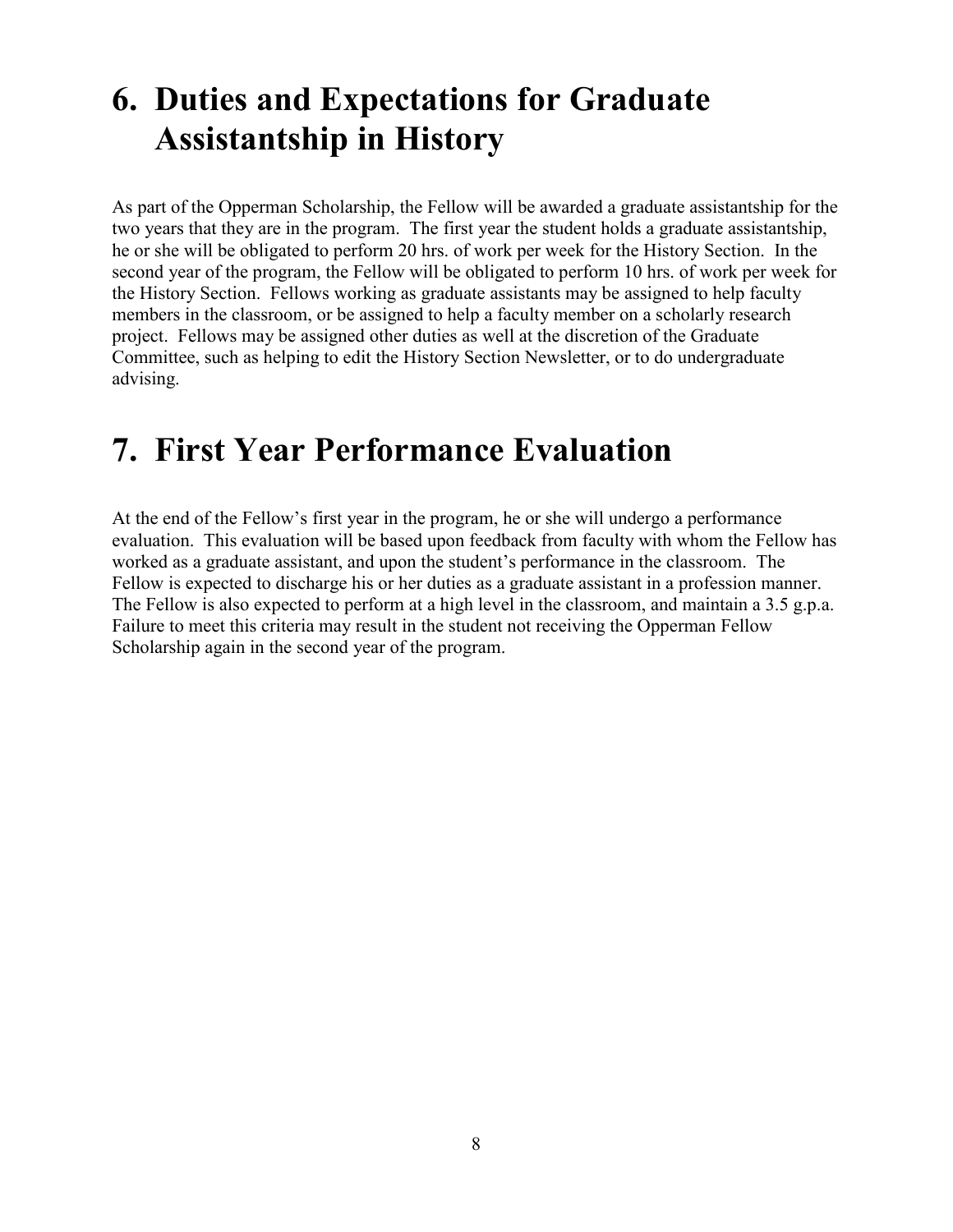### **8. Projected two year timeline for completion of M.A. program in History for Opperman Fellow**

| Fall                                                                                                            | Winter                                                                                                               | Sp/Su                                                                                                                                                                                                                                                      | Fall                                                                                                                                                                                                                                                                     | Winter                                                                                                                | Sp/Su                                                                                    | Fall                                 |
|-----------------------------------------------------------------------------------------------------------------|----------------------------------------------------------------------------------------------------------------------|------------------------------------------------------------------------------------------------------------------------------------------------------------------------------------------------------------------------------------------------------------|--------------------------------------------------------------------------------------------------------------------------------------------------------------------------------------------------------------------------------------------------------------------------|-----------------------------------------------------------------------------------------------------------------------|------------------------------------------------------------------------------------------|--------------------------------------|
| Fellow enters<br>program<br>Fellow paired<br>with faculty<br>mentor<br>Student takes<br>9 hrs. of<br>coursework | Fellow<br>lines up<br>research<br>topic $\&$<br>sources for<br>thesis<br>Student<br>takes 9 hrs.<br>of<br>coursework | Research trip<br>to archives or<br>library<br><b>Student writes</b><br>prospectus<br>over summer<br>Student<br>applies for<br>research<br>funding for<br>trip<br>Student<br>applies for<br>summer<br>stipend for<br>support while<br>writing<br>prospectus | Fellow<br>submits<br>prospectus<br>$\&$ is<br>admitted<br>into thesis<br>track of<br>program<br>Fellow<br>writes 1st<br>chapter of<br>thesis<br>Student<br>takes 3 hrs<br>of<br>coursework<br>and 3 hrs. of<br>thesis work<br>Student<br>applies to<br>Ph.D.<br>programs | Fellow<br>continues to<br>write thesis<br>Student<br>takes 3 hrs.<br>of<br>coursework<br>and 3 hrs. of<br>thesis work | Fellow<br>finishes<br>writing<br>thesis and<br>graduates<br>from<br>program in<br>August | Fellow<br>enters<br>Ph.D.<br>program |
|                                                                                                                 |                                                                                                                      | 18 hrs. of<br>coursework<br>must be<br>completed by<br>end of first year<br>in program                                                                                                                                                                     | Student<br>takes 6 hrs.<br>of graduate<br>credit                                                                                                                                                                                                                         | Student<br>takes 6 hrs.<br>of graduate<br>credit                                                                      |                                                                                          |                                      |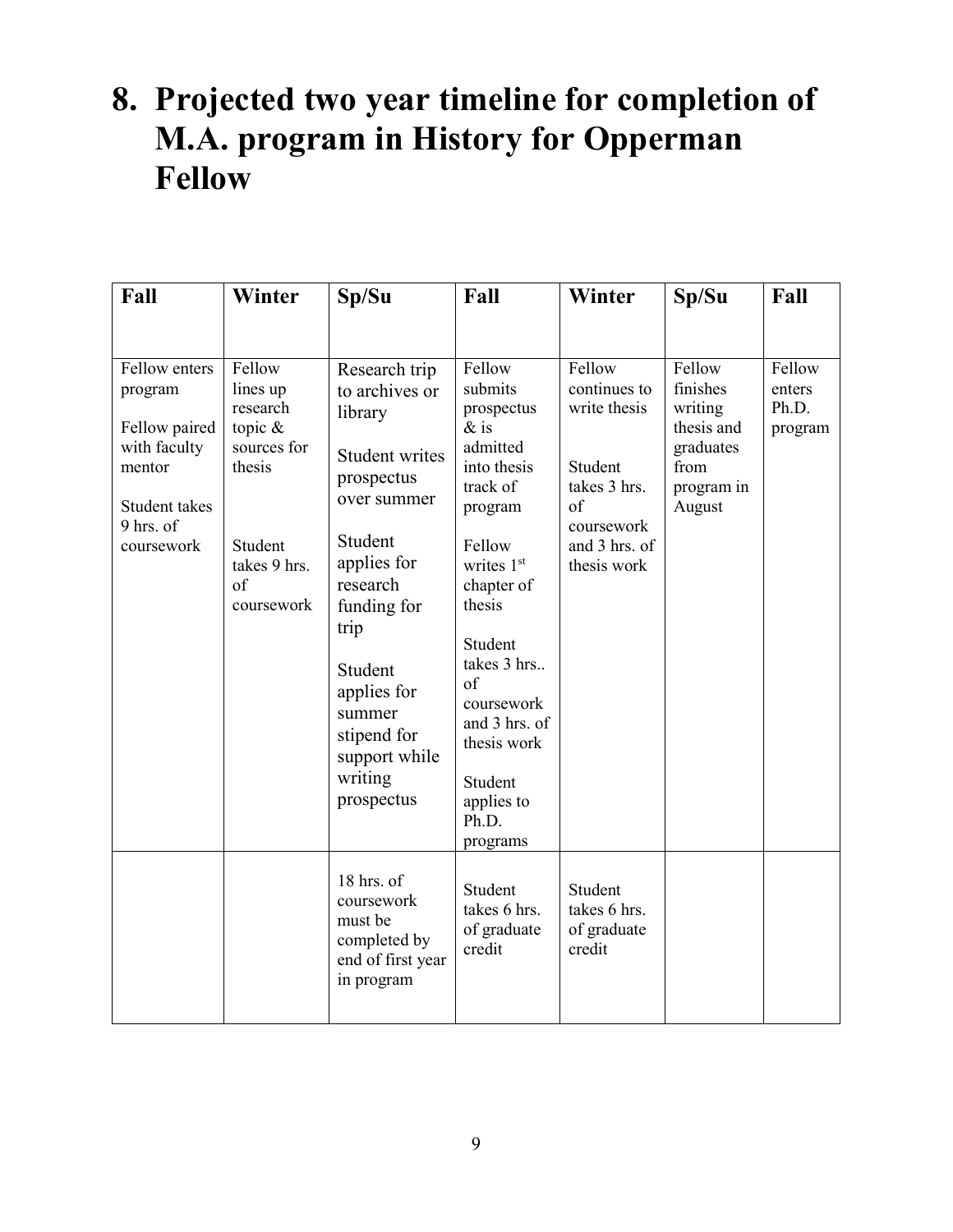### **9. Applying for the Thesis track of the M.A. in History program**

### **Applying to the thesis track in the M.A. in History Program**

During the Fellow's second semester in the program, he or she will work closely with the faculty mentor to decide upon a research topic for the thesis. They will also put together the Fellow's thesis committee. Once the thesis committee members have been selected, the student will begin the application process for admission into the thesis track. The application form for the thesis track involves the writing of a thesis prospectus, in which the student will outline for his or her thesis committee the historical problem upon which his or her research will focus. The student will also provide a review of the scholarship in the field in which he or she proposes to work, and provide the thesis committee with a detailed outline of the several chapters of the thesis. Having completed the thesis prospectus, the student will then defend it before his or her thesis committee. If the committee deems the defense to be satisfactory, then the student's application materials will be passed on to the graduate committee, which makes the final decision regarding the student's application for admission into the thesis track of the M.A. in History program.

The application form and guidelines for writing the thesis can be accessed via this web link:

#### **[Application](https://www.emich.edu/historyphilosophy/history/documents/mathesisapp.doc)**

Before deciding to embark upon this lengthy and demanding process, students need to be aware of the rigorous demands of this undertaking:

- The final product will be a highly polished, well researched and written work: expectations are that it will be substantial but no more than 100 pages in length.
- To achieve this quality, the student should expect to spend 8-10 months researching, writing, and revising the thesis
- The student may well incur sizeable expenses in traveling to archives, making photocopies, and producing numerous copies & revisions of the thesis
- Students should also be aware of the four-step process involved in applying to the thesis track:
	- 1. Creation of thesis committee  $\&$  identification of thesis committee chair
	- 2. Writing of 10-12 page thesis prospectus
	- 3. Defense of prospectus before thesis committee
	- 4. Approval of application by Graduate Committee

The above four step process typically takes 2-3 months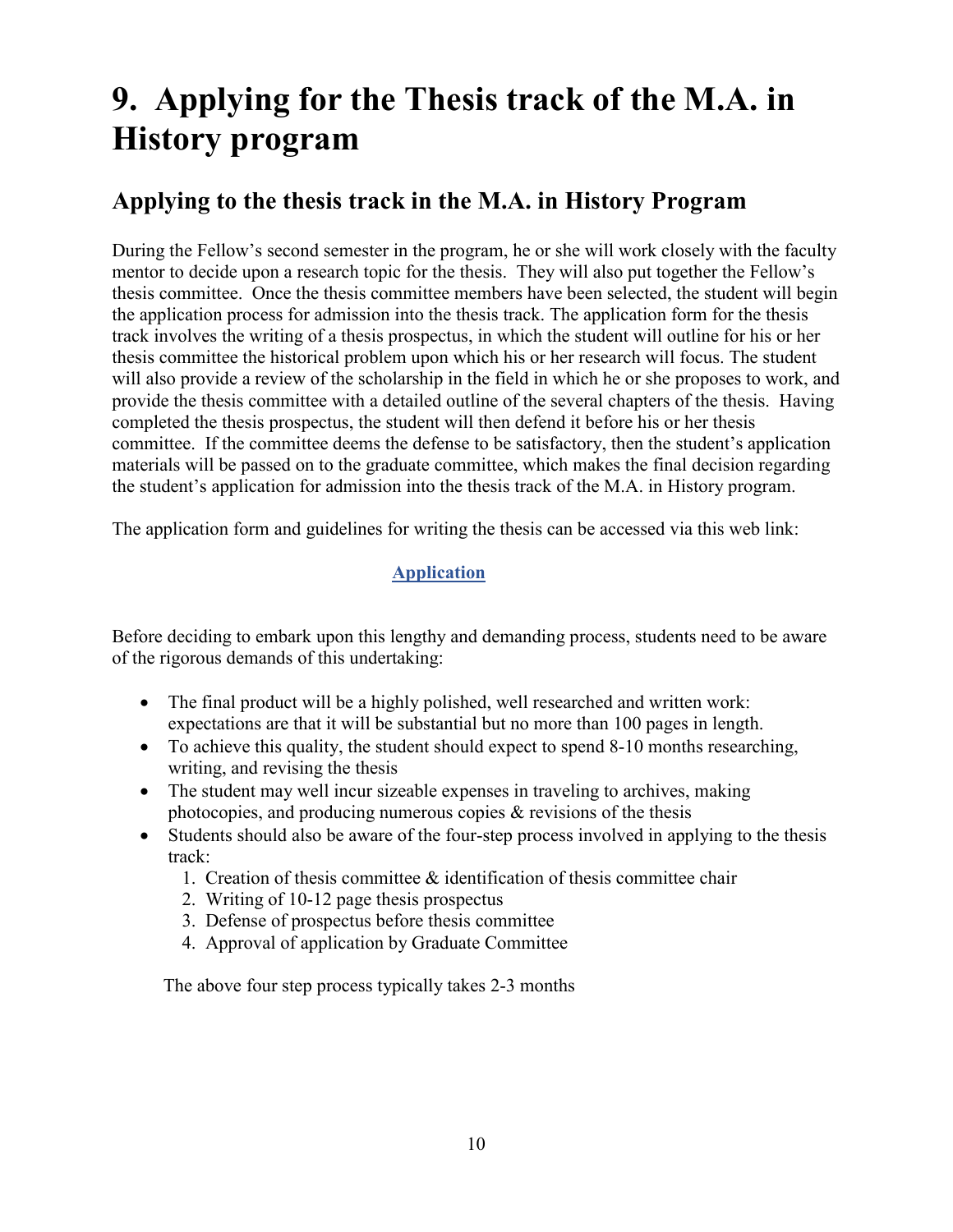#### **Graduate Thesis Hours**

Students are required to take 6 hours of thesis credit hours while working on the thesis. The form for signing up for thesis credit hours can be found here:

#### **[Thesis/Project Study Contract](https://www.emich.edu/historyphilosophy/history/advising/graduate-advising.php)**

#### **Thesis Manual**

Students working on the thesis should consult with the graduate school thesis manual to make sure they are following the proper guidelines for writing, formatting, and submitting the thesis in a timely manner. The graduate school thesis manual can be found here:

**[https://www.emich.edu/graduate/thesis\\_dissertation/forms.php](https://www.emich.edu/graduate/thesis_dissertation/forms.php)**

### **10. Applying for funding for Thesis Research**

To aid the Fellow in developing and writing the thesis prospectus over the spring and summer of the first year in the program, the Opperman Fellow should apply for financial support from the Opperman History Research Fund. This scholarship is used to support students traveling to archives and libraries across the country and world for research. Ideally the research trip should be scheduled early during the spring or summer, in order to give the Fellow ample time upon returning home to write the thesis prospectus. To apply for this funding, the student should speak with his/her thesis advisor.

### **11. Applying for funding for Summer Support & Writing of Prospectus**

Upon returning home from the research trip, the Fellow should devote time to writing the thesis prospectus, with the expectation that it will be submitted to the thesis committee early in the fall semester. When the prospectus has been approved, this will mean that the Fellow has been admitted into the thesis track of the M.A. in History program, and can begin writing the thesis, and taking thesis hrs. In order to have financial support while working on the prospectus over the summer, the Fellow should apply for the Opperman Summer Support Fellowship, which provides a \$2000.00 financial stipend to support work on the prospectus. The application form for the Summer Support Fellowship can be accessed by clicking on the link below:

Link to Summer Support Fellowship.